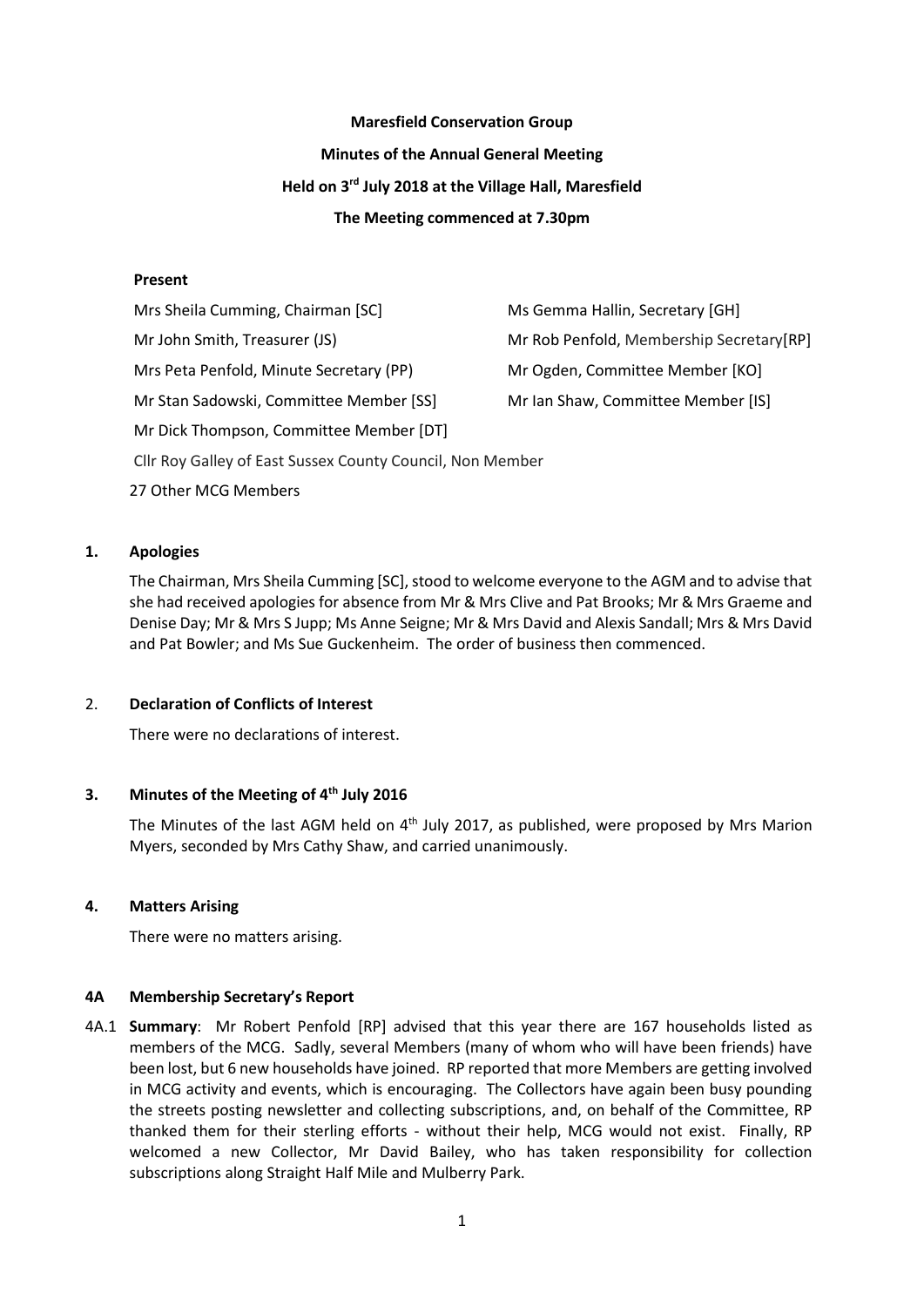4A.2 **General Data Protection Regulations (2018)**: RP advised that new data protection regulations came into force in May 2018 and apply to the MCG as they do to all entities that hold personal data. RP has taken on the role as the GDPR Officer as required by the new legislation. As it stands, MCG records are kept centrally on two databases, namely the membership database that RP controls, and the financial databases/bank records controlled by JS. Other than passing on details to HMRC for Gift Aid purposes, and providing edited details to Collectors, none of the Members records are, or will be, shared with third parties. RP said that, under the new legislation, MCG Members are free to enquire as to what records are held, and explained that, currently, MCG retains details of names, addresses, subscription totals, allocated Collector, e-mail addresses (as applicable) and bank details for those paying by standing order. In addition, JS creates returns for the HMRC Gift Aid applications to HMRC, using elements of the data previously outlined. RP concluded by saying that GDPR is a very powerful piece of legislation and the MCG Committee takes its responsibilities to protect Members' data very seriously.

# **5 Questions to the Chairman on Published Chairman's Report**

- **5.1 Grass Cutting**: SC advised that the grass cutting contract had been handed back to East Sussex County Council [ESCC] in April 2017. ESCC had imposed additional cuts (raising the requirement to six a year) but there had been no corresponding increase in the Grant. This year, the rules have changed again. SC wrote to ESCC on 08/06/2018 to query why the grass had not been cut at all in Maresfield and received a response on 19/06/2018, which she read out. In summary, the approved County Councils budget for 2018/2019 required a £400,000 saving in relation to the County's grass cutting service, and this necessitated changes. Grass cutting is not a statutory duty of the Council, but ESCC is aware of the importance of the service to communities and has carried out a wideranging consultation exercise within East Sussex. There are three delivery options:
	- i) Parish Councils to self-deliver the grass cutting contract, receiving funding from ESCC for two cuts per year and managing the service themselves, or;
	- ii) Parish Councils to receive the standard two urban cuts funded by ESCC and managed by the Highways Department within ESCC [Highways]; or
	- iii) In addition to the two cuts provided by ESCC, Parish Councils to fund the four extra cuts, with the overall contract being managed by Highways.

In 2018 Highways will cut the grass verges twice in 'urban' areas (i.e. areas where the speed limit is 40mph or less). The grass in Maresfield is scheduled to be cut on 24/07/2018 and again in October 2018, although both dates are weather dependent and may be subject to change. Roy Galley, East Sussex County Councillor, was in attendance and added that ESCC has this year been required to make a £17 million saving which impacted upon the Highways budget and resulted in the decision to reduce the frequency of cuts. Whilst some people have asked about an earlier cut, the new ESCC grass cutting contract runs to a programme, usually starting on the coast and moving northwards. SC explained that MCG are not permitted to cut along roadways for safety reasons, and the Footpaths Group cannot therefore provide the grass cutting service. She finished by saying that grass cutting is on the Agenda for the Parish Council Environment Committee in July.

**5.2 Hedge at The Lodge**: SC has received a number of complaints about the hedge adjacent to The Lodge which is imposing on the footpath and forcing foot traffic onto the road. SC sent photographs to the Parish Council, who in turn have now referred the issue to ESCC. The hedge is on private property and cannot be arbitrarily cut unless the owners fail to respond to requests from ESCC. SS said that he has spoken to the agent who agreed to approach the owners with villagers' concerns. However, SS has received advice from the RSPB who recommend that hedges and trees should not be cut between March and August as this is the main breeding season for nesting birds. It is an offence under Section 1 of the Wildlife and Countryside Act (1981) to intentionally take, damage or destroy the nest of any wild bird while it is in use or being built.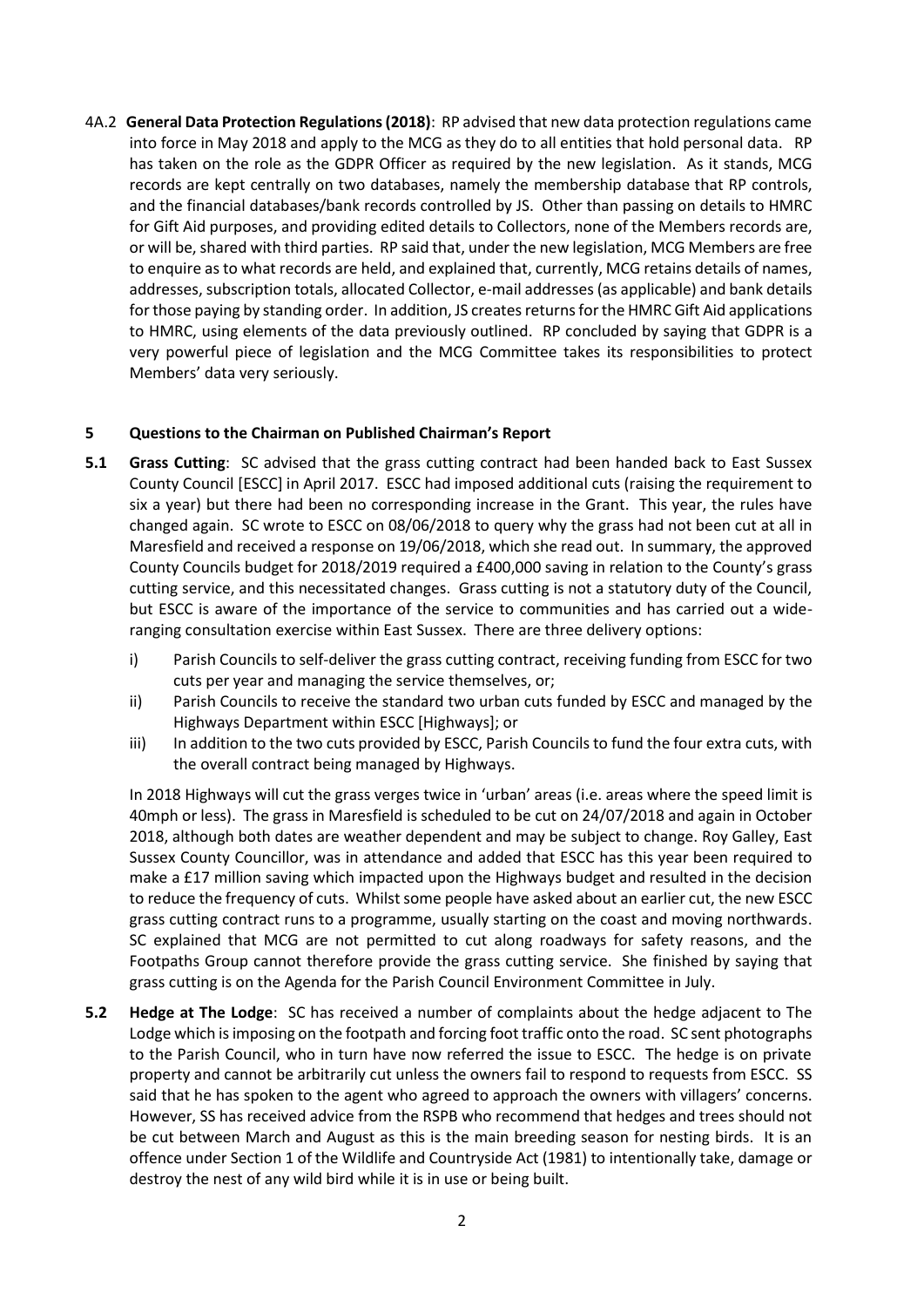- **5.3 Committee Meeting Minutes**: The new MCG website was launched in August 2017, and a suggestion had been made that the MCG Committee Meeting Minutes should be published on the website. Those present were asked whether they agreed, a vote was held, and the proposal was carried.
- **5.4 Other Updates**: SC said that one of the new white posts next to the church was knocked down earlier in the year but has subsequently been replaced by ESCC. MCG have sold 51 copies of the newly republished booklet 'Maresfield in 1840', but there are a few still remaining. The Summer Supper is not being held in 2018 because Dick Waterson, who usually organises the event, was unable to assist. Instead, a Cheese & Wine Evening is being held in Ann & Dick Thompson's garden.
- **5.5 Questions to the Chairman**: Mr Graham Allt pointed out that he has just returned from the West Country, where the state of the grass in many of the villages is much better than that in East Sussex. Whilst everyone appreciates that there have been financial cutbacks, he wondered how 6 counties in the West Country have been able to manage more successfully than ESCC. Mrs Marion Myers commented that the roundabouts are much better this year. SC advised that there are separate rules and regulations, and separate contractors, involved. KO added that safety concerns impact, and, in addition, roundabouts often receive funding from advertising. There were no further comments or questions.

# **6. Questions to the Treasurer on the published Treasurer's Report**

- 6.1 **Summary**: Commenting on the Treasurer's Report for 2017/2018 as published in the AGM newsletter, Mr John Smith [JS] advised that bank account interest is up, and the 1840 booklets are now in profit. The bench at the Play Area, having been vandalised, was replaced using a £250 donation from the Parish Council and funding from MCG. MCG also contributed towards the cost of the new oak trees at The Rec which were planted by members of the Footpaths Group. Income was generated by the Summer Supper, Quiz Night and Winter Supper events, and HMRC has already paid over the Gift Aid monies following early submission of the Gift Aid Return by JS. The Parish Council grant to MCG was made which allowed the Footpaths Group to invest £532 in equipment (including a lot of strimming wire!).
- 6.2 **Oak Trees:** Mr Robert Penfold [RP] said that the newly planted oak tree closest to the Pavillion appears to have died, possibly as a result of the recent drought. JS responded that it may need to be replaced – he will speak to Mr John Mason of the Recreation Ground Committee. Mrs Karen Tritton added that a dog lead has been hanging on one of the trees for weeks. JS said that he will remove it.
- 6.3 **Rec Sign**: Mr Anthony Myers asked whether there were any plans to restore the sign at the entrance to The Rec. JS said there were. KO then interjected in his capacity as a Member of the Recreation Committee. He said that the lane alongside The Rec is private property but there is public access for users of The Rec. The Park Farm Close builder is required to resurface the road but has not done so as there is a discrepancy over the boundary lines. There are issues over miss-parking, and 'Private Road' signs are due to be installed, along with small signs indicating parking for The Rec. It was pointed out that Mr Myers' question was specifically about replacement of the sign at the entrance to the Rec. The Recreation Ground Committee have asked for a new wooden sign, and this is in hand.
- 6.4 The Treasurer's Report was proposed by Mrs Cathy Shaw, seconded by Mr Anthony Myers, and agreed unanimously.

## **7. Election of Executive Officers**

7.1 **Chairman**: KO said that he has been on the MCG Committee for 28 years, and it is good to see new people coming on board. He confirmed that SC is retiring as Chairman of MCG, and there have been three nominations for Mrs Pat Palmer to replace her. Mrs Palmer was invited to address the